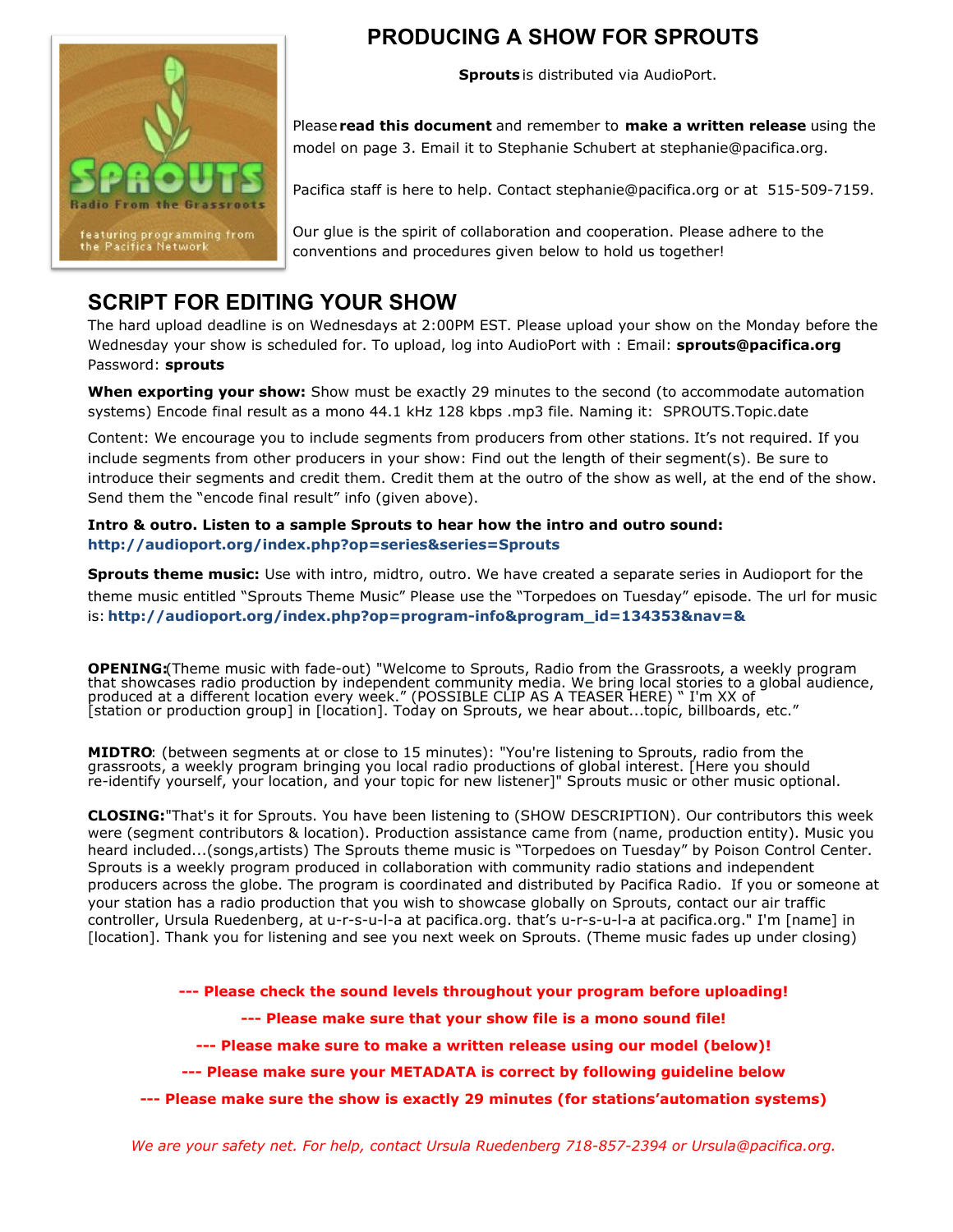# **UPLOADING YOUR SHOW**

Name your show file in your computer:

**Example:** Voices of Resistance (Don't precede the title with the word "Sprouts," – the website adds that automatically when you upload the show).

**Editing Metadata:** Informative metadata allows stations who use auto-play to help DJ's and engineers correctly identify what's up next. Please use the following guide when filling out the metadata box that appears before exporting from Audacity:

**Artist Name: Your Station/Group Name Track Title: Title of Your Episode Album Title: Pacifica Radio Network – Sprouts Track Number: YYYYMMDD Year: YYYY** 



**Genre: Public Affairs** 

**Comments: Sprouts is a weekly program produced in collaboration with community radio stations and independent producers bringing featuring radio productions of national interest. The program is coordinated and distributed by Pacifica Radio.** 

### **Upload the file** at: [http://audioport.org](http://audioport.org/)

If you want guidance, please check another sprouts show download page for an upload format to follow or feel free to call Ursula Ruedenberg at 510-812-7989. Ursula will be happy to help you upload by being on the phone with you.

**Log in Email:** sprouts@pacifica.org **Password:** sprouts

#### Go to "**ADD PROGRAM**" link

**Program Title** (first question asked during upload): enter the name of your specific Sprouts show, *not the generic Sprouts name*. **Series** (second question asked during upload): select "Sprouts" in the drop-down. **Program Type** (third question asked during upload): select "Weekly" from the drop-down.

In the **Summary** box give a *concise and descriptive* summary promoting of the show. In the "**Program Notes**" box you can add as much information as you like and please put this branding paragraph at the bottom: **Sprouts is a weekly collaborative program showcasing local stories produced by community radio stations and grassroots media groups around the world. The program is coordinated and distributed by Pacifica Radio and offered free to all radio stations. For information, or to feature your work on Sprouts, contact Ursula Ruedenberg: [ursula@pacifica.org](mailto:ursula@pacifica.org) .** 

When asked at the bottom for the *upload date, be sure to give the date of the day the show is to be released by our office*. All Sprouts shows are scheduled, one per week, and will be released on an assigned Wednesday. So if you have not scheduled your show, call Ursula at 510-812-7989 or ursula@pacifica.org.

On the next page, you will upload your show to the web site by browsing your computer by clicking "*Choose Show."*

In the box called "Label," type : *SPROUTS.(name of show).* Upload by clicking "*Next page.*"

**Deadline for uploading show:** Monday noon EST. Your show will be automatically hidden in the Sprouts workroom and will not appear on the public cue in Audioport. Our office releases the show on Wednesday. If you miss the upload time, please write or call Ursula and tell us what's going on. We will work with you.